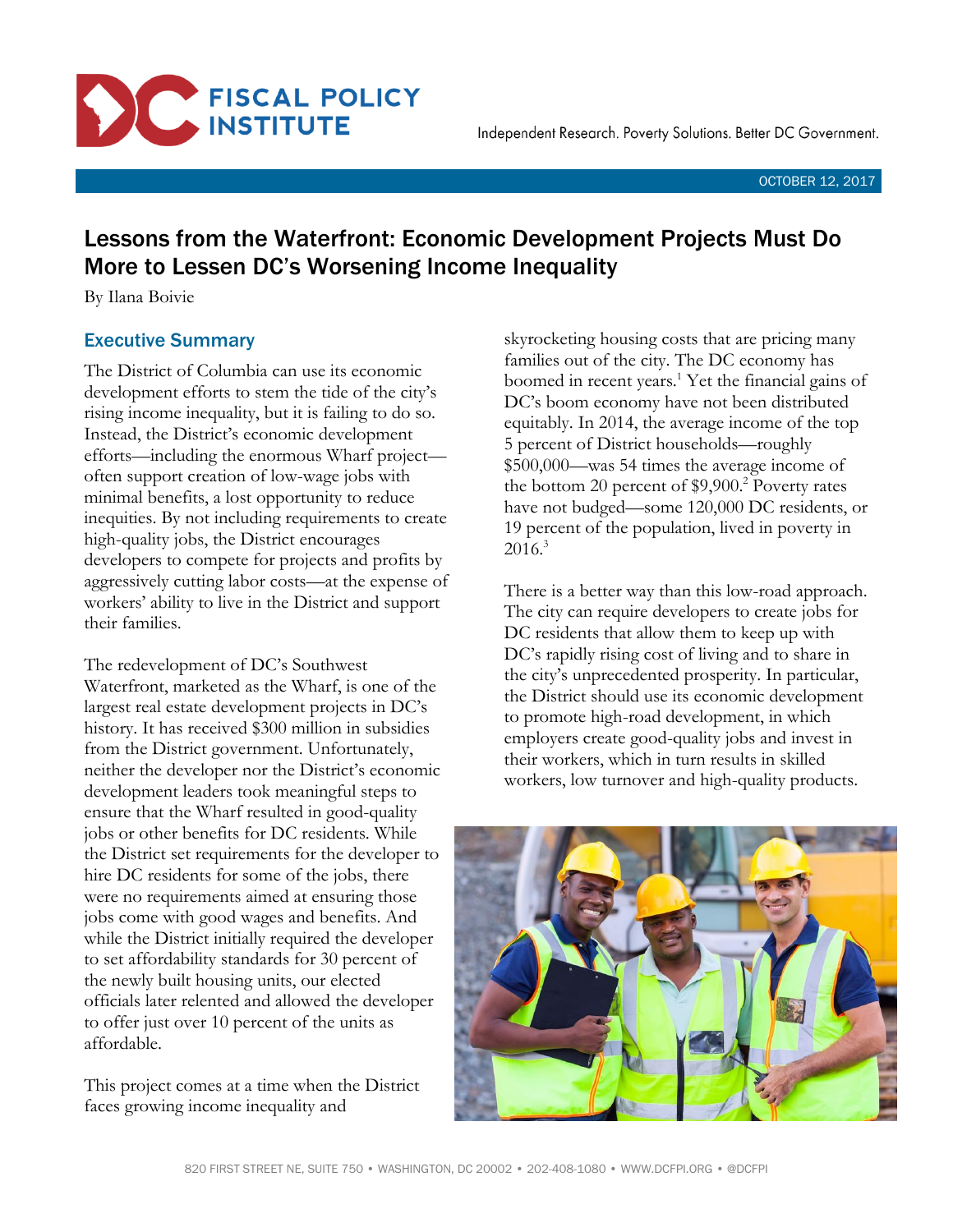High-road development is associated with higher wages and benefits, reduced incidents of wage theft and boosts to the local economy when workers spend their additional earnings. Research shows that high-road development is good not only for workers, but for employers, too, because it helps ensure that projects are completed in a timely way and with high quality.

An essential component of high-road development is collaboration with labor unions. Many high-road developments start with project labor agreements—agreements between the building trades and project developers that govern the conditions of employment for the project and create project management efficiencies—during the project's construction phase. While some construction workers at the Wharf were represented by a union, many others were not.

Once the construction is complete, employees of the businesses located at the development site may want union representation as well. Labor peace agreements are agreements by project developers that allow unions to engage with workers at a given worksite who may want to organize a union.

Unfortunately, the Wharf did not include a project labor agreement, labor peace agreements or any arrangement to work with local trade unions.

The impact of the District allowing projects such as the Wharf to take a low-road approach is substantial. Many jobs at nonunion construction sites pay less than \$15 an hour, or less than \$30,000 a year. Wages this low make it hard for workers to afford housing and provide a stable and supportive environment for their families. By contrast, unionized construction jobs often pay well above \$20 an hour and include employerpaid health insurance and pension benefits.

This report analyzes the potential effects of unionization for all eligible workers associated with the Wharf. We find that if the developers and businesses associated with the project had worked with unions to develop project labor agreements for the construction phase and labor peace agreements for ongoing operations:

- Workers at the Wharf would have earned \$6,400 to more than \$11,000 more per year, depending on their industry.
- In total, unionization at the Wharf would mean more than \$13.2 million in additional earnings annually for construction workers, hotel workers and office cleaners.
- Workers at the Wharf would have had critical benefits, including retirement and health care.

The fact that the Wharf project did not involve union agreements is a profound missed opportunity. The District government has spent enormous resources to fund the project while asking for very little in return. Specifically:

- The District provided close to \$300 million in subsidies and expenditures to support the Wharf redevelopment. Yet it failed to determine whether this financial support was necessary in the first place or whether private funding to cover a larger share of the development's costs could have been secured instead.
- The Wharf project provided very little affordable housing. The number of required affordable units was capped, and the city allowed additional units to be sold at much higher prices, to people at much higher income levels.

Even as the DC economy has expanded, income inequality has continued to worsen. Going forward, when developers pursue economic development projects with the assistance of the District government, the city should choose highroad development so that all workers—and the broader economy—can see the maximum benefit from these activities and the city's residents will see more wage equality. Specific policy recommendations are made in the final section.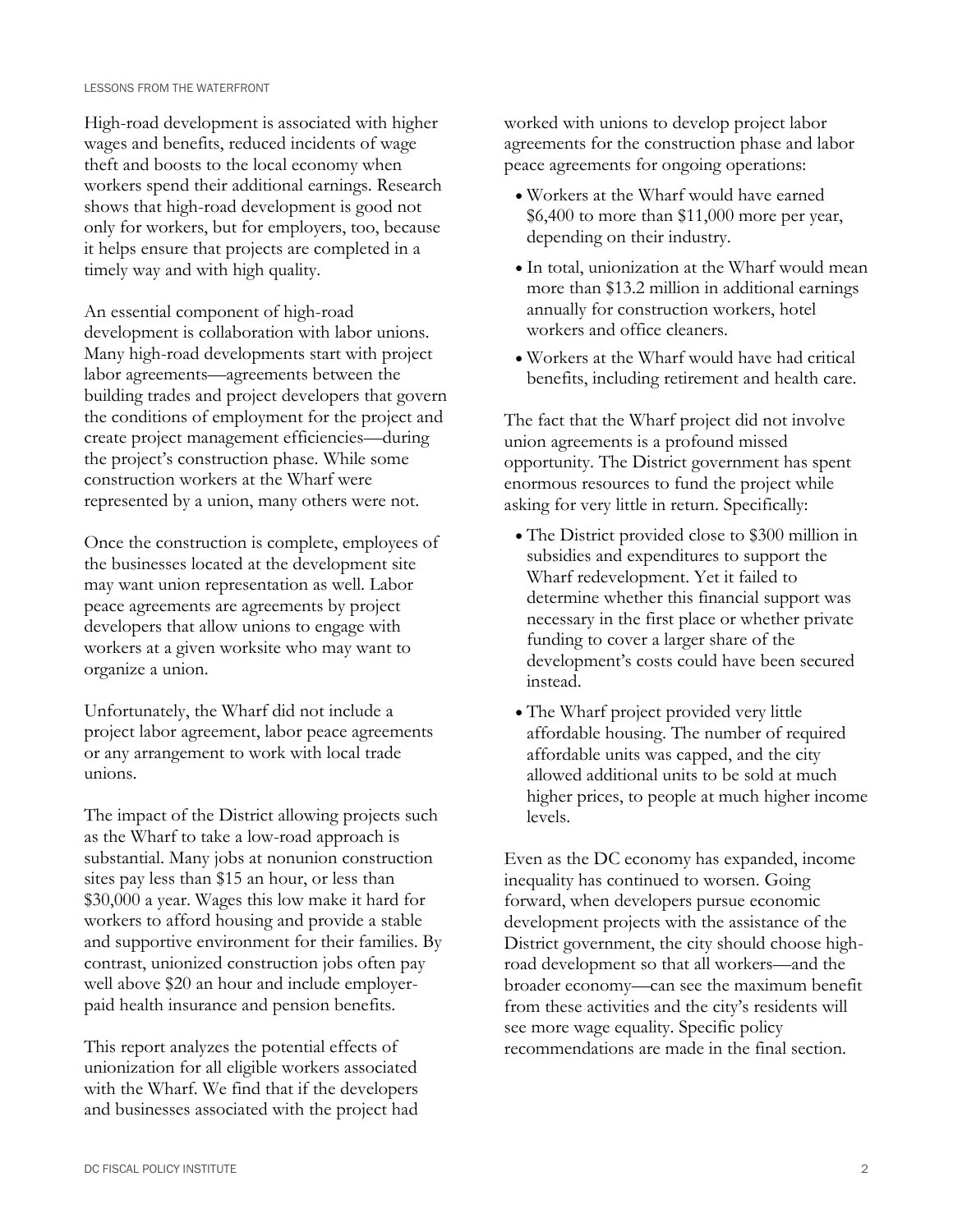# Background on the Wharf

# The Wharf Is One of the Largest Development Projects in DC History

The Wharf redevelopment project is one of the largest in DC's history. The total cost of the project will be \$2 billion. Over two opening phases, it will include:

- At least 675 hotel keys, including:<sup>4</sup>
	- Intercontinental (278 keys), expected opening October 2017<sup>5</sup>
	- Canopy by Hilton Hotel (175 keys), expected opening January 2018
	- Hyatt House Hotel (237 keys), expected opening December 2017
- $\bullet$  1,375 residential units<sup>6</sup>
- $\bullet$  6,000-seat indoor concert venue<sup>7</sup>
- 335,000 retail square feet<sup>8</sup>
- 945,000 office square feet<sup>9</sup>

# DC Government Has Invested Substantial Money into the Wharf

DC government subsidized a substantial portion of the project's \$2 billion price tag. A total of \$198 million in tax increment financing and payment in lieu of taxes financing was allocated to the project by District government, as well as a \$95 million land subsidy and nearly \$5 million in contract expenditures through the Office of the Deputy Mayor for Planning and Economic Development. <sup>10</sup> The TIF/PILOT and land subsidies in effect represent grants from the District to this project.

In 2008, the city passed a law to designate 23 acres of land on the Southwest Waterfront of the District as the Southwest Waterfront PILOT/TIF Area.<sup>11</sup> Some \$198 million was pledged to issue bonds to finance the project. A first round of bonds was issued in 2015 for a total of \$145,445,000. The DC Office of the Chief Financial Officer expects additional rounds of bonds to be issued in the future.<sup>12</sup>

Under the Southwest Waterfront Bond Financing Act of 2008, the new tax revenue from the project—property taxes, plus sales tax in the case of TIF—goes to repay the bonds rather than into the District's coffers. A baseline amount of \$945,000 in taxes from the project will go into general revenues annually (the same amount of money that the District was collecting in taxes prior to the area's redevelopment), but tax collections above that amount are deposited into the Southwest Waterfront Fund to repay the TIF and PILOT bonds. This means that the subsidy diverts tax revenue that otherwise would be available to support schools, health care, public safety or other city functions. As of April 2017, some \$7.6 million had been deposited into the fund. 13

In addition to nearly \$200 million in direct cash subsidies, the District government offered the Wharf developers a free 99-year lease of cityowned land that was valued at \$95 million at the time of disposition.

Also, between 2010 and 2012, the Office of the Deputy Mayor for Planning and Economic Development spent nearly \$4.5 million on "expenditures on contracts" related to the Wharf project. Detailed information on the purpose and use of this funding is currently unavailable.<sup>14</sup>

### TABLE 1.

DC Government Spending on the Wharf Fiscal Years 2010-2016

| <b>Type of Subsidy</b>                            | Amount        |
|---------------------------------------------------|---------------|
| PILOT bond issuance (2015)                        | \$145,445,000 |
| Additional bond issuances (TBD)                   | \$50,000,000  |
| Land price subsidy                                | \$95,000,000  |
| <b>Expenditures on contracts</b><br>$(2010-2012)$ | \$4,148,588   |
| Total                                             | \$294,593,588 |

Note: See endnote 16 for notes and sources.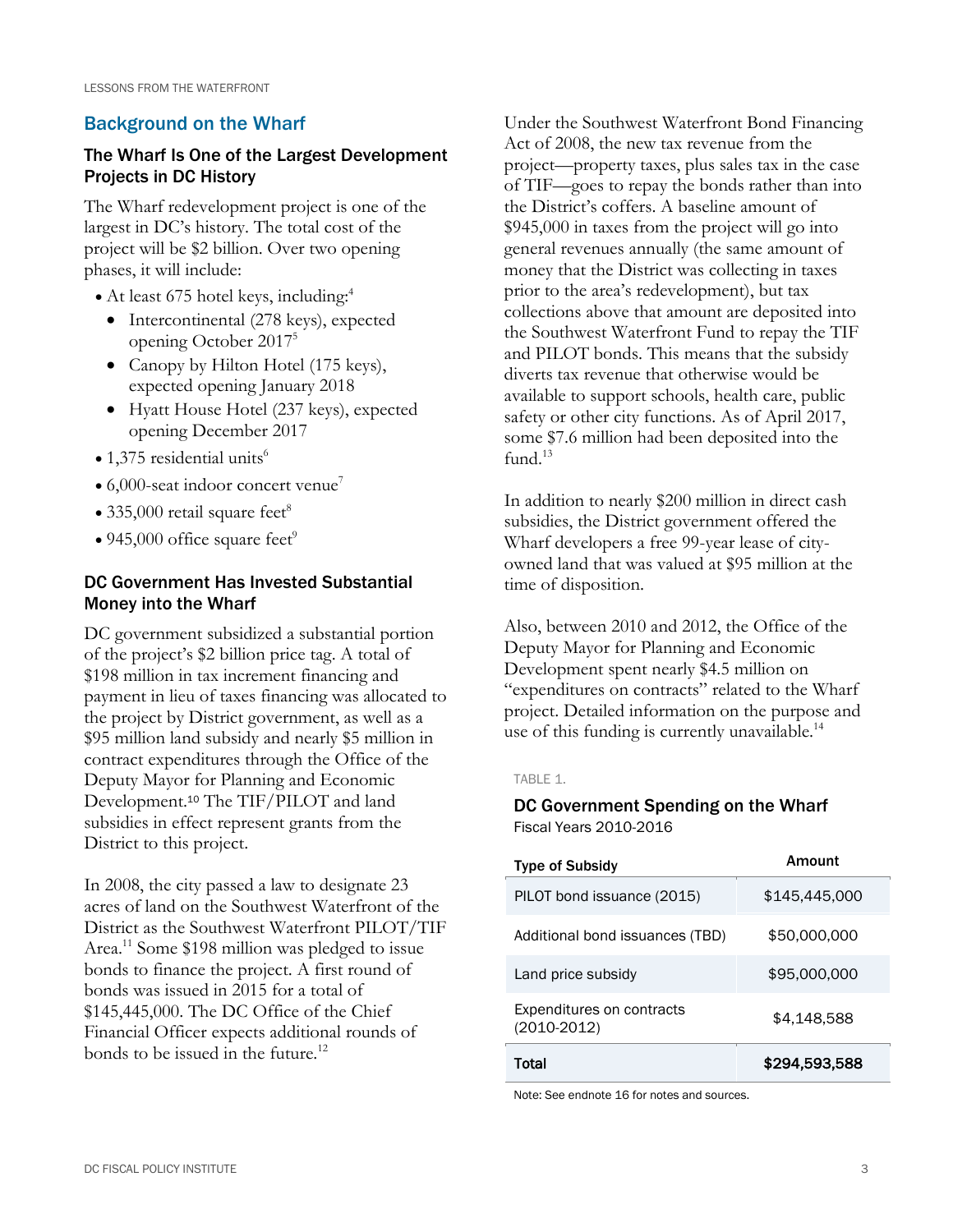Many economists question the overall need for the government to subsidize economic development projects. Research shows that economic development subsidies often do not bring jobs or economic activity that otherwise would not have occurred.<sup>15</sup>

There are especially serious questions about the need for government subsidies for the Wharf because the District awarded the substantial subsidies before the developer documented that any subsidy was needed. The DC Office of the Chief Financial Officer (OCFO) noted that the city committed to nearly \$200 million before the developer made a commitment for how much it would invest in the project and before it tried to line up private financing for any loans needed to complete the project. Government economic subsidies normally are provided only after a private developer makes the case they are needed to "fill the gap" that cannot be filled by private equity and loans. Such a process helps ensure that the public subsidy is truly needed—that the project would not move forward but for the subsidy—and that the amount is justified. In the case of the Wharf, the reverse happened: DC government committed to the \$198 million "and the developer is subsequently going to seek equity and debt partners to fill the gap," according to the OCFO.<sup>16</sup> It therefore is unclear whether government money was needed at all or how much was appropriate if indeed some subsidy was needed.

# Affordable Housing Requirements

The Wharf will result in about 1,400 new housing units, yet only 150 will be affordable, despite the District's heavy subsidies.

Plans for the Wharf development originally included a requirement that 30 percent of residential units be set aside as affordable. Half of all affordable units were to be set aside for households at 60 percent or less of DC's area median income (AMI), or \$52,140 for a family of two. The other half were for households at 30 percent or less of AMI, or \$26,070 for a family of

two.<sup>17</sup> This translates into rents of \$661 to \$1,300 per month.<sup>18</sup>

However, legislation passed in 2011 limited that requirement to the initial 500 units of planned housing and allowed the developer to build additional residential housing under a much looser affordability requirement known as workforce housing. As this report shows, few of those who work at the Wharf will be able to afford the workforce housing.

Under the agreement, the developer will reserve 20 percent of the housing beyond the initial 500 units as "workforce" housing. For the first 80,000 gross square feet of housing beyond the initial 500 units, 20 percent of that housing (or 16,000 gross square feet) must be reserved as affordable to households earning 100 percent of AMI. That translates to a household income of \$87,000 for a two-person household and a rent of \$2,100 per month for a one bedroom unit. After 80,000 gross square feet of housing beyond the initial 500 units, the developer must reserve 20 percent of any additional housing as affordable to households earning 120 percent of AMI. That means a two-person household income of \$105,000 and monthly rent of \$2,400 per month for one bedroom.

This cannot really be considered affordable housing, especially because it is very close to market rent in the neighborhood. For instance, one-bedrooms at The Channel (950 Maine Ave. SW) go for \$2,500 to \$2,600.

This means that only about 10 percent of the 1,400 units being developed are truly affordable housing (30 percent of the first 500 units, or 150 homes).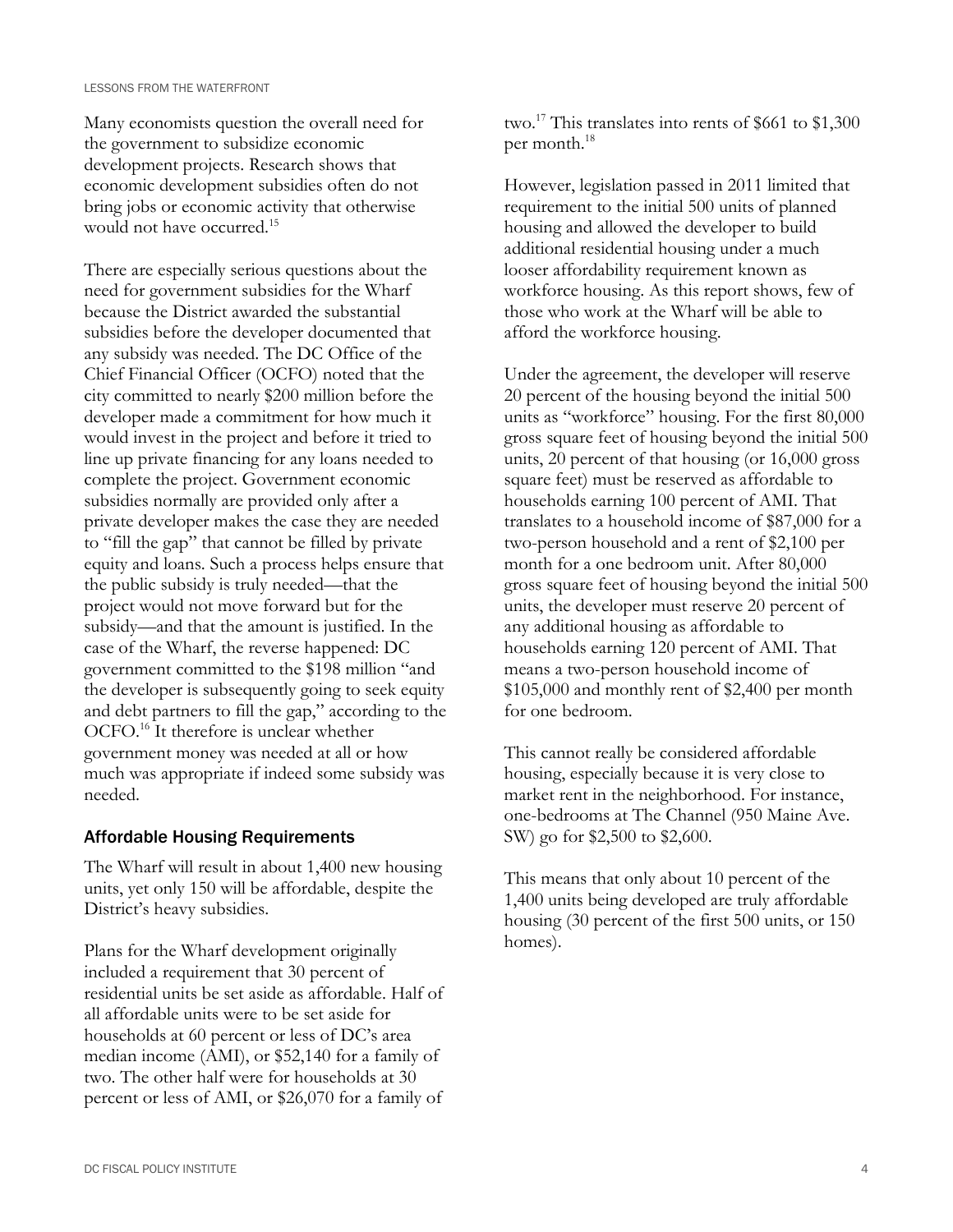# High-Road Development Can Help Address the City's Growing Income **Inequality**

As the District of Columbia expands economically—and especially when the city subsidizes development projects with public money—progressive economic development policies can be used to address the District's growing income inequality. This means ensuring that developers choose high-road development over low-road development. Unfortunately, the District does not push consistently to ensure that economic development projects take the high road, leaving a low road as the default that most developers take, including at the Wharf.

In the low-road approach, businesses compete solely based on price. The basic strategy includes aggressive cost-cutting—including wages and benefits for workers. Additional strategies include deregulation, opposition to labor unions and targeted corporate subsidies. A large body of research has shown that this approach is ineffective $19$  and can lead to lower-quality projects and lower-quality jobs—effectively, a "race to the bottom" among contractors competing for work.

In the high-road approach, on the other hand, government seeks to create an environment where high-quality businesses can thrive.<sup>20</sup> Such an environment includes a diverse, highly skilled workforce, robust infrastructure, a high quality of life, and effective and transparent governance. High-quality businesses demand a skilled workforce, so the high-road approach also tends to create high-wage, high-quality jobs. The highroad approach has been demonstrated to be just as profitable as the low-road approach. In return for higher wages and benefits, employers get work that is higher quality and more likely to be on time, workers are more productive, and turnover is reduced—all of which are critical for advanced businesses to compete effectively.<sup>21</sup>

This approach is a natural fit for a jurisdiction such as the District, which already has a welleducated workforce, good transit and physical infrastructure, a high quality of life and strong environmental protection.

The only way for the District to ensure that its economic development policies follow the highroad approach is to close off the low-road approach. In projects such as the Wharf, this means taking steps to ensure that when subsidies are provided to private development, these projects create high-quality, well-paying jobs.

Labor unions are essential in the creation and maintenance of high-quality jobs. Perhaps the biggest and most well-known effect of unionization is that unions bring higher wages through contract negotiations with employers. One study found that among very similar workers, union representation raises wages by an average of 23 percent.<sup>22</sup> Efforts to promote highwage jobs at the Wharf could have had dramatic impacts on workers there, namely:

- Union labor during construction would have increased workers' earnings by almost \$10,000 per year.
- Workers in the completed hotels, office buildings and other sites would earn \$6,000 to \$6,800 more per year if they had been represented by a union.
- Unionized workers at the Wharf would have received employer-paid health insurance and retirement benefits, while the nonunion workers there likely get few or no benefits.

Unionization tends to provide other benefits as well, including:

- Reduced income inequality.
- Higher skilled labor, which leads to reduced workplace accidents and project timeline delays.
- Clear, enforceable rules in the workplace, which ensure fairness and safety.
- Reduced wage theft on the part of employers.

By closing the low road of competition on the sole basis of price, unions put the region on a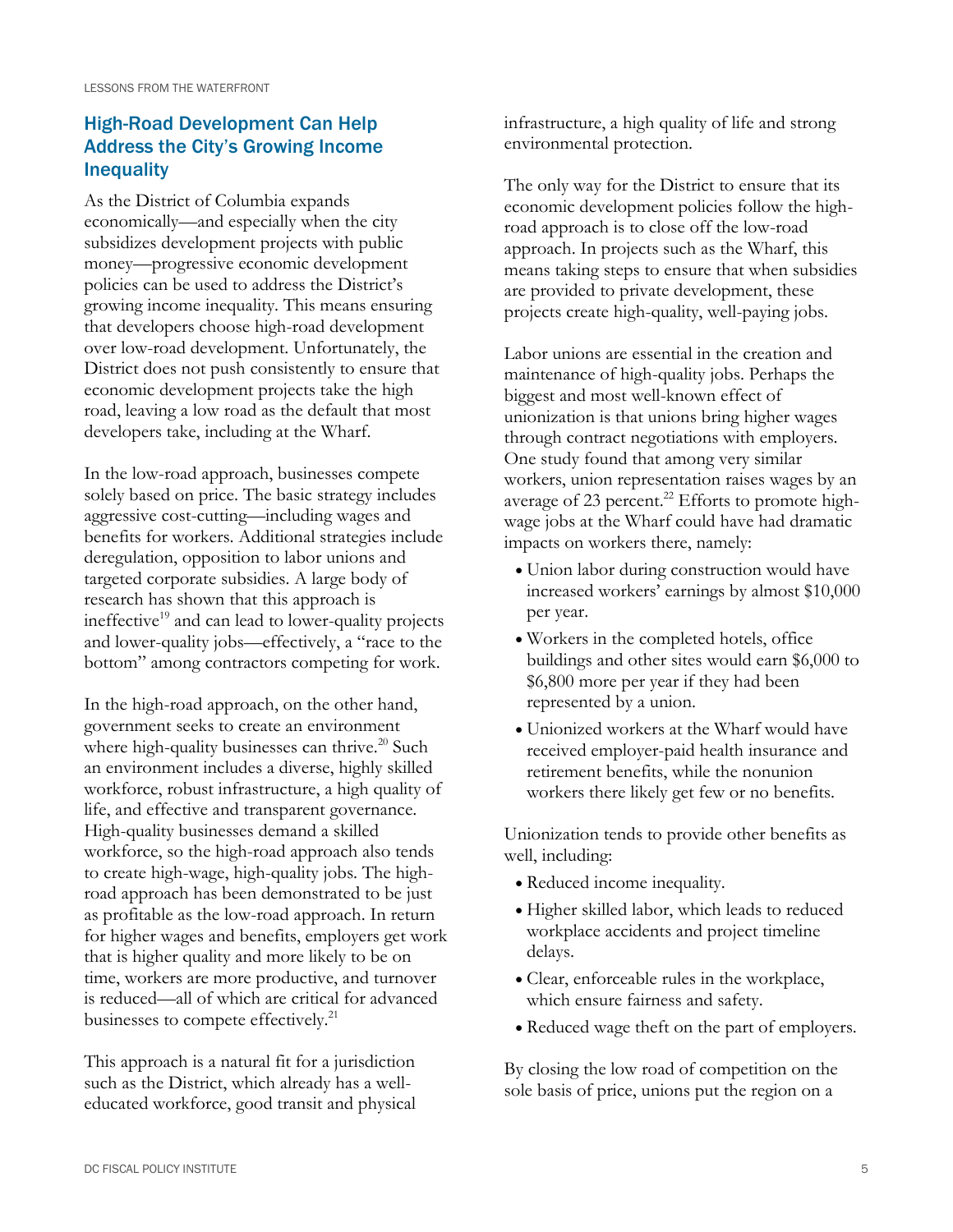path toward sustainable, broadly shared growth. One common way for workers to secure union jobs or organize a union at their workplace is though project labor agreements and labor peace agreements. These agreements can ensure that workers in the construction phase and ongoing operations phase of economic development projects receive quality wages and benefits, and that projects are held to safety and other accountability standards (*see boxes below*).

Unfortunately, the Wharf redevelopment project did not include project labor agreements or labor peace agreements. This is regrettable because our analysis shows that these agreements would have ensured a higher standard of living for the hundreds of workers at the Wharf, both during construction and ongoing once the businesses are

### WHAT ARE PROJECT LABOR AGREEMENTS?

Project labor agreements (PLAs), which pertain to construction projects, are single-site collective bargaining agreements between building trade unions and project contractors that govern the conditions of employment for all craft labor on the project. Developers often enter into PLAs with unions because they promote quality, safety, timely delivery and cost efficiency. These agreements provide access to a reliable local supply of highly trained, skilled construction craft labor; include dispute resolution provisions to prevent labor disputes and related delays; and establish uniform rules that translate into lower administrative costs.

PLAs help to ensure that construction workers receive good wages and benefits. They also tend to provide additional benefits for local communities. Because PLAs rely on local union referral systems, workers hired generally are local residents. When local residents have access to quality wages and benefits, it boosts the local economy. In addition, these workers have access to high-quality skills training and education through union apprenticeships and other training programs. Government entities that engage in a construction project frequently require developers or contractors to enter into PLAs in order to reduce the government's exposure to risk from project delays.

open. By doing so, they would have helped to stem the tide of the city's growing income inequality.

# Increased Unionization Can Reduce Income Inequality

When more workers are unionized, income inequality tends to be reduced. Unfortunately, in the last few decades, the reverse has occurred, both in the United States and internationally. A recent paper from the International Monetary Fund (IMF) finds that the decline of unionization since the 1980s has led to increased income inequality in nearly every advanced economy around the world.<sup>25</sup>

Lack of unionization is associated with higher income inequality because when fewer workers

# WHAT ARE LABOR PEACE AGREEMENTS?

Labor peace agreements pertain to ongoing employment in establishments at the development site, for example, hotel workers, retail workers, office cleaners and security personnel. First and foremost, such agreements include an agreement by a union not to strike or picket a business establishment. In exchange, the developer typically agrees to require their business operators to allow a fair process for employees to organize a union at their workplace. Government entities often will require a labor peace agreement to reduce risk to their financial interest in a project in which they are engaged as a market participant (for example, through a land-lease or tax increment financing scheme).

In addition to protecting the government from financial risk, such agreements have as a major side benefit that they often lead to high-road development and high-quality jobs and construction. Many jurisdictions, including the District of Columbia and Prince George's County, Maryland, require the government to consider in certain cases whether it would be appropriate to require project labor agreements or labor peace agreements.<sup>23</sup> In DC, many recent economic development projects have used PLAs to much success.24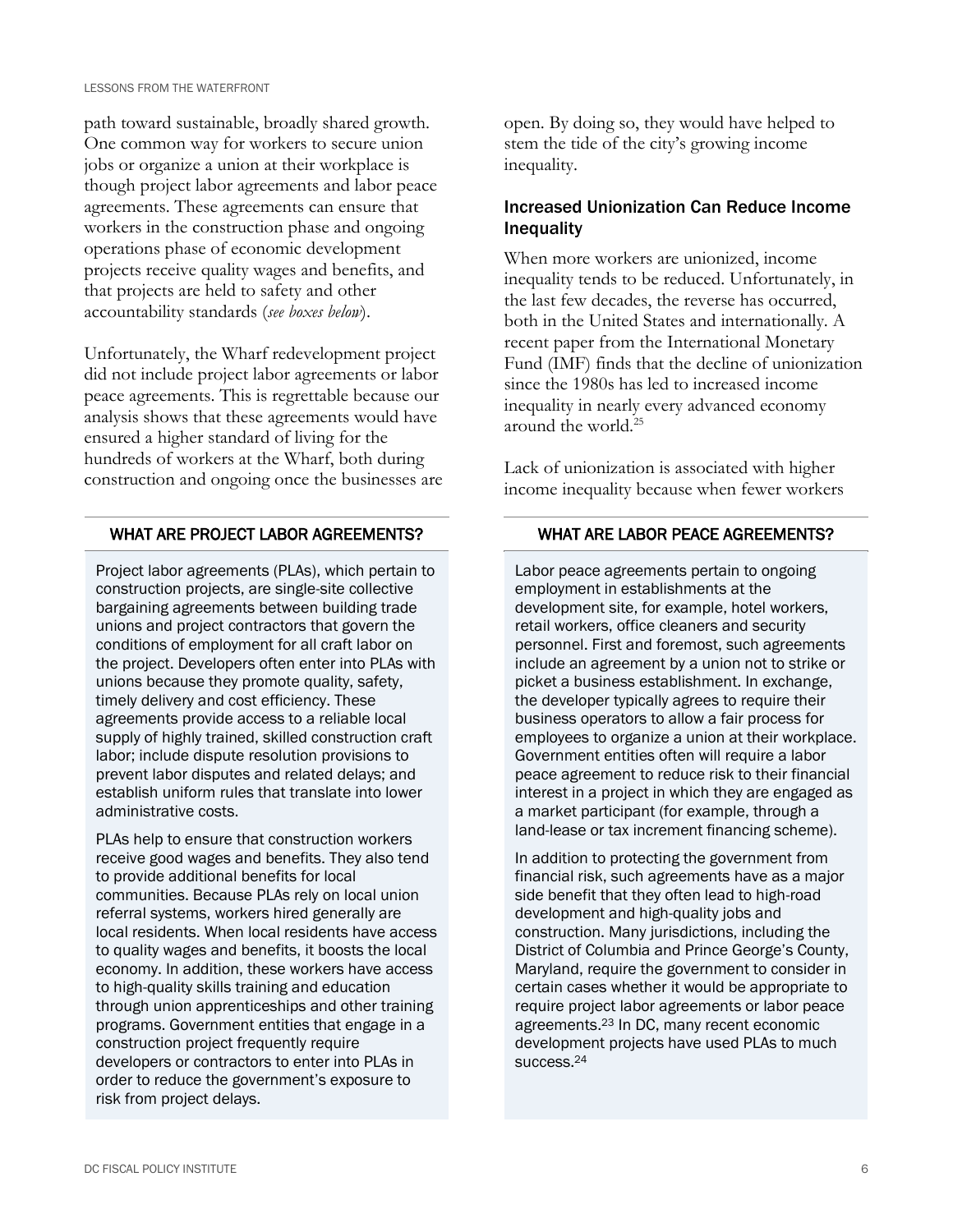are unionized, they have less power over their employers. Lower union density reduces workers' bargaining power to demand things such as a livable wage and quality benefits.<sup>26</sup>

The IMF paper finds that the increase in income inequality across Organization for Economic Cooperation and Development countries is not only detrimental to working people, but also stymies broader economic growth.

### *Higher Wages for Union Workers<sup>27</sup>*

When workers have union representation at economic development projects such as the Wharf, their wages are much higher. A review of wage rates from a sample of collective bargaining agreements at several trade unions in the Washington, DC, area shows that wages across the board are significantly higher than for nonunion workers with similar job titles—ranging from 20 percent higher to more than double the entire nonunion wage.<sup>28</sup> This is in line with academic research, which finds a significant union wage premium in the construction industry<sup>29</sup> (*Table 2*).

The wage rates for nonunion workers—often at or just barely above DC's minimum wage—are not nearly enough to make ends meet in the District of Columbia. Both the Massachusetts Institute of Technology (MIT) and the Economic Policy Institute find that the Washington, DC, area has the highest cost of living in the country. $30$ 

According to MIT, the living wage in the District is \$15.71 for a single adult; \$21.84 for a married couple, both working, with two children; and  $$41.04$  for a single parent with two children.<sup>31</sup> This is the hourly rate each adult must earn at a full-time job to support their family. MIT defines its living wage calculation as the "minimum income necessary to meet basic living expenses." The researchers note that families below this income level are likely to "suffer consistent and severe housing and food insecurity."

This analysis estimates the total wage gains that could have been had at the Wharf through unionization of all eligible workers. While some construction workers at the Wharf are represented by a union, many others are not. Because complete information on the total number of workers by occupational title and

#### TABLE 2.

# Union and Nonunion Wages for Certain Construction Titles in the DC Area

| <b>Title</b>           | <b>Union Wage</b> | <b>Union Fringe</b><br>Benefits <sup>*</sup> | <b>Nonunion</b><br>Wage | Difference in<br>Wages | Percent<br><b>Difference</b> |
|------------------------|-------------------|----------------------------------------------|-------------------------|------------------------|------------------------------|
| Backhoe operator       | \$28.19           | \$8.47                                       | \$20.00                 | \$8.19                 | 41.0%                        |
| Brick mason            | \$30.91           | \$10.93                                      | \$20.00                 | \$10.91                | 54.6%                        |
| Concrete carpenter     | \$27.65           | \$10.27                                      | \$19.00                 | \$8.65                 | 45.5%                        |
| Concrete laborer       | \$27.65           | \$10.27                                      | \$14.00                 | \$13.65                | 97.5%                        |
| Painter                | \$25.06           | \$9.76                                       | \$16.00                 | \$9.06                 | 56.6%                        |
| Site utility laborer   | \$23.42           | \$8.47                                       | \$13.50                 | \$9.92                 | 73.5%                        |
| Sprinkler fitter       | \$34.40           | \$19.49                                      | \$15.50                 | \$18.90                | 121.9%                       |
| Stone and marble mason | \$36.91           | \$17.29                                      | \$20.00                 | \$16.91                | 84.6%                        |

Note: \* For more on differences in fringe benefits, see *Better Benefits for Union Workers* section.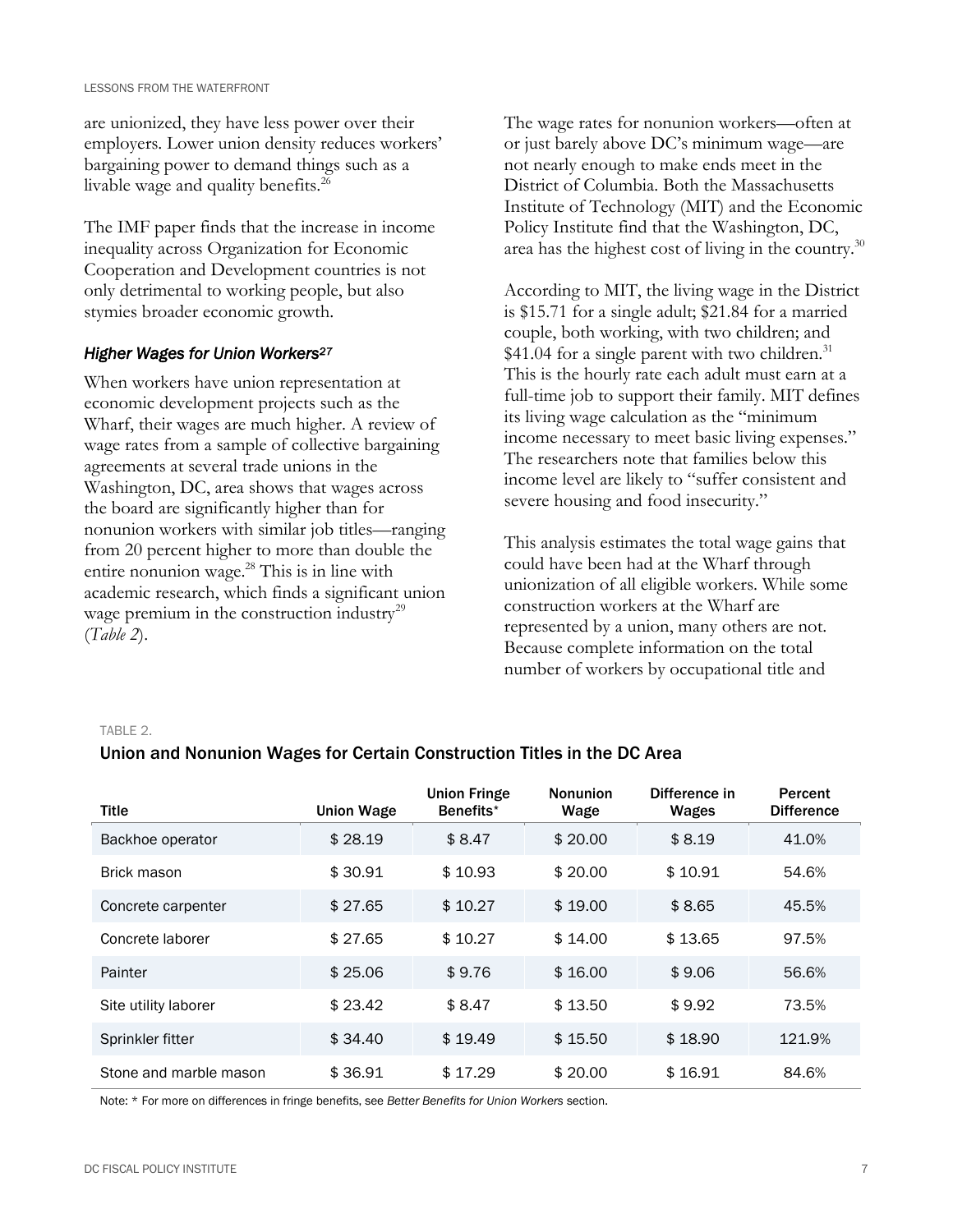unionization status was not available, we were unable to assess the full value of unionization at the Wharf based on available data. Instead, this analysis uses data from the Occupational Employment Statistics and other data from the Bureau of Labor Statistics to estimate nonunion wages across occupations for industries associated with the Wharf redevelopment project: construction of buildings, traveler accommodation, grocery stores<sup>32</sup> and office cleaners. Applying estimates of the union wage effect to all eligible workers provides an estimate of average annual pay if all eligible workers were represented.<sup>33</sup>

This analysis shows that construction trades workers' annual pay would have been an estimated \$11,100 higher per year as a result of unionization. For hotel workers and office cleaners, average pay would have been between \$6,400 and \$7,600 higher per year (*Table 3*).

The positive effects of unionization are quite clear. For example, among construction trades workers, the estimated average annual nonunion wage is \$47,455 (about \$22.81 per hour). But for unionized workers, the wage rises to \$58,512, or \$28.13 per hour. For hotel workers, unionized workers receive a wage of \$20.18 per hour on average—very close to the living wage for the family of four cited above—whereas nonunion workers receive only \$17.06, which is not nearly enough to make ends meet to support a family.

# *Better Benefits for Union Workers*

In addition, unionized workers are more likely to have access to employee benefits such as a retirement plan, health care, dental or vision coverage, paid sick days and other types of paid leave. These benefits are often exclusively paid for by the employer, leaving workers with little to no out-of-pocket costs (*Table 2*, pg. 7). Without unionization, workers often do not receive any

TABLE 3.

#### Estimated **Nonunion** Wage\* Estimated Union Wage Estimated Union Wage Gain Estimated # of Workers at the Wharf Estimated Total Wage Gain from Unionization Construction industry overall 62,506 71,906 9,400 1,150 10,810,075 Construction trades workers  $47,455$   $58,512$   $11,057$ Traveler accommodation industry overall 35,486 41,979 6,492 327<sup>†</sup> 3,121,428 Food and beverage serving workers  $32,620$  40,221  $7,601$ Building cleaning workers 27,429 33,820 6,391 Information and records clerks 27,848 34,336 6,489 Building services industry overall and  $34,627$   $41,401$  6,774 Building cleaning workers 28,612 35,278 6,667 40‡ 270,941 Total Wage Gain from Unionization 13,202,445

Estimated Effect of Union Representation on Workers' Annual Wages at the Wharf

Note: See the Technical Appendix for the methodology behind these estimates.

\* This includes all occupational titles within each industry, including management occupations, professional and technical occupations, and less skilled occupations. This analysis highlights the most common occupations within each industry, along with the industrywide totals. In addition, it is worth noting that the average annual wages as reported by the BLS may include overtime or other additional payments in addition to the base hourly wage rate. Therefore, these annual wage rates may be higher than annualized amount of the wages reported in Table 2.

† As of the fourth quarter of 2015, there were 30,573 hotel rooms and 14,800 jobs in hotels in DC, according to DMPED and the OCFO. This is an average of 0.484 jobs per hotel room. Applying this percentage to the 675 hotel keys at the Wharf yields an estimate of 327 total hotel jobs.

‡ Based on 32BJ SEIU estimate that in DC, businesses hire roughly one cleaner per 25,000 square feet, which can vary based on the number of square feet per building.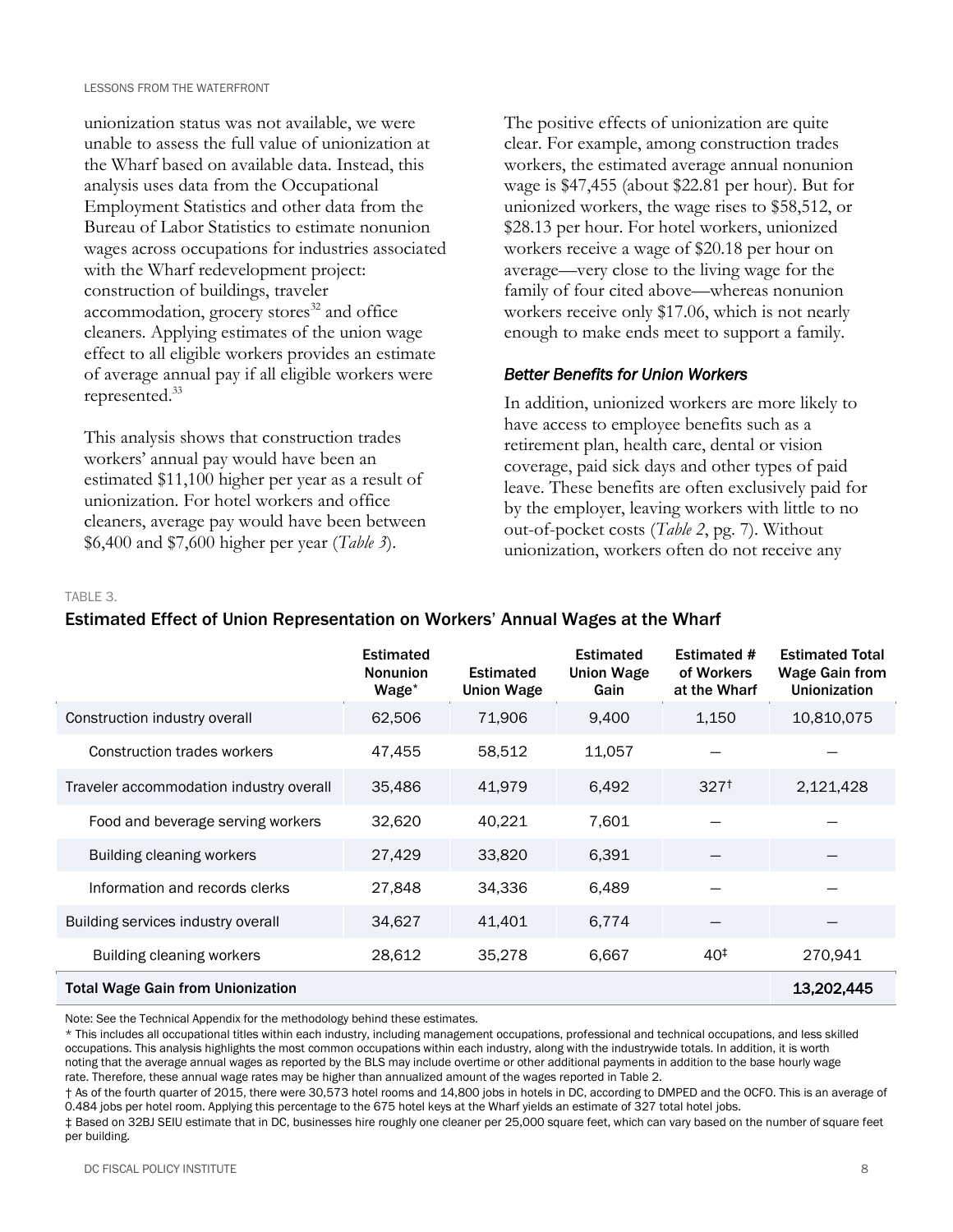workplace benefits or must pay their costs entirely out of pocket.<sup>34</sup>

These numbers are consistent with national research finding that unionized workers have much better benefit packages than nonunion workers. Unionized workers are 18 percent more likely to have employer-provided health insurance and 23 percent more likely to have a workplace retirement plan.<sup>35</sup> Represented workers also tend to have more generous benefits than their nonunion counterparts. For example, one study found that unionization raises the value of retirement and health benefits by 56 percent and 77 percent, respectively.<sup>36</sup> Having access to these crucial benefits increases workers' financial stability and overall quality of life.

Had the Wharf redevelopment project mandated PLAs or LPAs, workers likely would have

benefited substantially from both wage and benefit increases.

# *Project Labor Agreements Would Have Reduced the Incidence of Wage and Benefit Theft*

Wage theft occurs when employees are not fully paid for the hours they have worked—by being paid lower wages than promised and/or mandated under minimum wage and overtime rules, by being denied legal benefits or even by not being paid at all.

Wage theft is a serious problem in the District. For example, a recent survey of restaurants in two popular DC neighborhoods found that a full three-quarters of businesses—40 out of 53—were consistently violating DC's Sick and Safe Leave Act. Just 10 percent of surveyed workers at these restaurants (26 out of 265) had used one or more paid sick days effectively. Meanwhile, two-thirds

# CHRIS, A CONSTRUCTION WORKER AT THE WHARF, TELLS HIS STORY

"My name is Chris Hall. I am a journeyman in the local sheet metal union. I worked on the DC Wharf project for roughly seven months between two buildings. The Wharf project had a mixture of union and nonunion contractors completing the building construction. Being on the union side, I feel, had nothing but advantages. Being a union member means earning a living wage, one where I can afford to support my entire household on my own without any additional income. Most skilled trades have a union-negotiated journeyman's wage in the area of \$40 an hour, and that applies to any project and any company in the local. Overtime is guaranteed time-and-a-half for anything over 40 hours and double-time for holidays and Sundays. My company worked several different overtime days and found out that the nonunion trades were not earning overtime pay for sacrificing their weekends. Our union also has guaranteed health insurance, including dental, prescription and vision. This benefit is paid for by the contractor and does not come out of our hourly wage. Union members also have retirement plans; ours specifically includes a 401(k) and pension. For me, that meant starting my retirement plan at the age of 18, which is almost unheard of these days.

"Another big advantage of being union is the training via the apprenticeship program. Apprentices are schooled for five years on all aspects of the trade. Apprentices have a negotiated starting wage, and that wage continues to rise as they progress through the schooling until they graduate and begin to make the journeyman wage. The apprenticeship program introduced me to the skill of welding, and through the union, I was able to utilize the classes and information in order to earn multiple welding certifications. The schooling was free, and I went from never touching a welder before to welding on various projects, including the Wharf.

"Another great benefit of being part of a labor union is having systems in place to protect workers in the event of any mistreatment or foul play. There are multiple business agents that can be reached by any member in the event of any unfair treatment, unsafe conditions or foul play on the part of the contractor. This ensures that the contractors actually follow the bylaws that we as union members fought so hard to put in place. If a contractor isn't supplying safety equipment, isn't paying the correct wages/benefits or mistreats the worker in any way, we have an entire organization to stand behind us as workers and ensure these practices don't continue."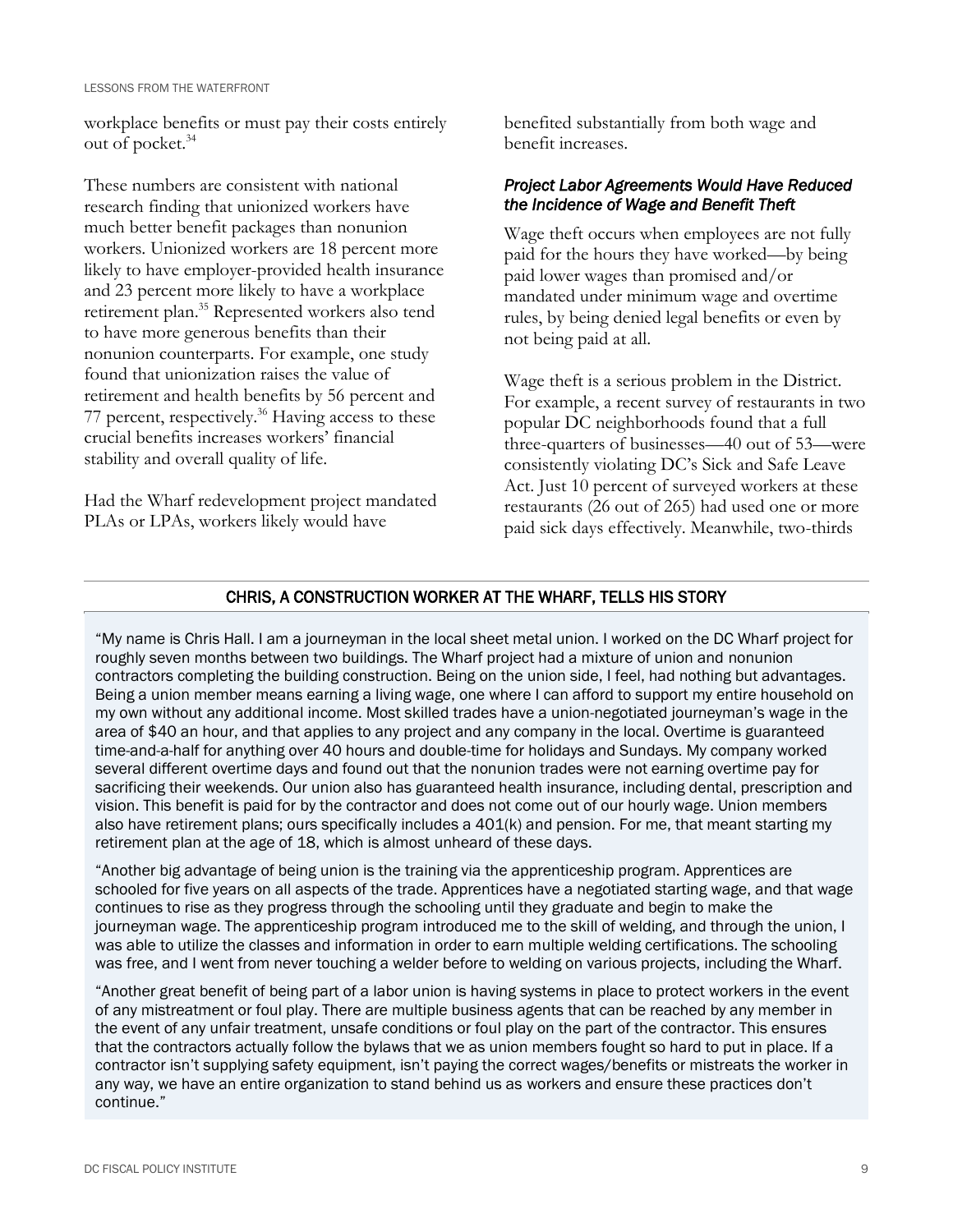of these workers (177 out of 265) had been denied a paid sick day by their employer.<sup>37</sup> Oftentimes this means workers show up to work sick because they feel they cannot afford to take even a single sick day, even when they are entitled to it.

It is likely that wage theft has been and will be a serious problem at the Wharf, although no data are available. That's because wage theft in DC is most prevalent in the construction, restaurant and security industries—three sectors in which the Wharf has hired or will hire many workers.<sup>38</sup>

While it is widely understood that wage theft is common in the District, the volume of complaints on labor law violations made to the DC government is low, a sign that most violations go unreported. In 2016, there were just 167 complaints on the Minimum Wage Act, 40 on the Living Wage Act and 22 on the Sick and Safe Leave Act.<sup>39</sup> This seems to suggest that many workers in low-wage industries fail to report

violations. This is probably because those who are most vulnerable to wage theft are not only less likely to know their rights but also less likely to come forward when they do.

When workers do come forward, the District has been weak in enforcing its labor laws. Of the complaints filed in 2016, not a single hearing or investigation was conducted regarding violations of the Wage Payment, Minimum Wage, Living Wage, and Sick and Safe Leave laws.<sup>40</sup> A recent report from the Office of the District of Columbia Auditor found that the city "does not have sufficient processes in place to prevent, detect, and/or correct violations of the Davis-Bacon Act" (the law mandating that contractors pay prevailing wages on government construction projects). The report found that this increases "the possibility of contractors shortchanging workers to increase their profits and/or lowering their bids."<sup>41</sup>

# RETAIL WORKERS AT THE WHARF ALSO WOULD BENEFIT FROM UNIONIZATION

The Wharf development project includes many retail stores. Unfortunately, it is likely that the vast majority of them will be nonunion because the retail industry overall has an extremely low rate of unionization. This is unfortunate because the experience of one retailer that has been at the Southwest Waterfront for decades the Safeway store at Fourth Street SW—is that grocery store workers benefit greatly from unionization.

For example, utilizing the same methodology to estimate wages as in the rest of this paper, our analysis shows that:

- Retail workers within the grocery store industry receive wages that are \$6,157 higher than they would have been without unionization.
- This means that the 105 union workers at the Southwest Waterfront Safeway store collectively receive an additional \$646,485 in earnings every year because they are unionized.

# JIBRIL, GROCERY WORKER AT THE SOUTHWEST WATERFRONT SAFEWAY, TELLS HER STORY

"I have worked for Safeway and been a member of [United Food and Commercial Workers (UFCW)] Local 400 for 29 years. Being in the union gives me security—having a team who looks out for me and my family, going to the table and fighting for raises and more benefits. I won't go into work and be told that my job is no longer needed.

"We negotiate raises in our contract every two years. Health care is a huge thing for us, and we negotiate that, too. There's a 401(k) through the company. Recently the company tried taking it away, but we fought for it and were able to keep it."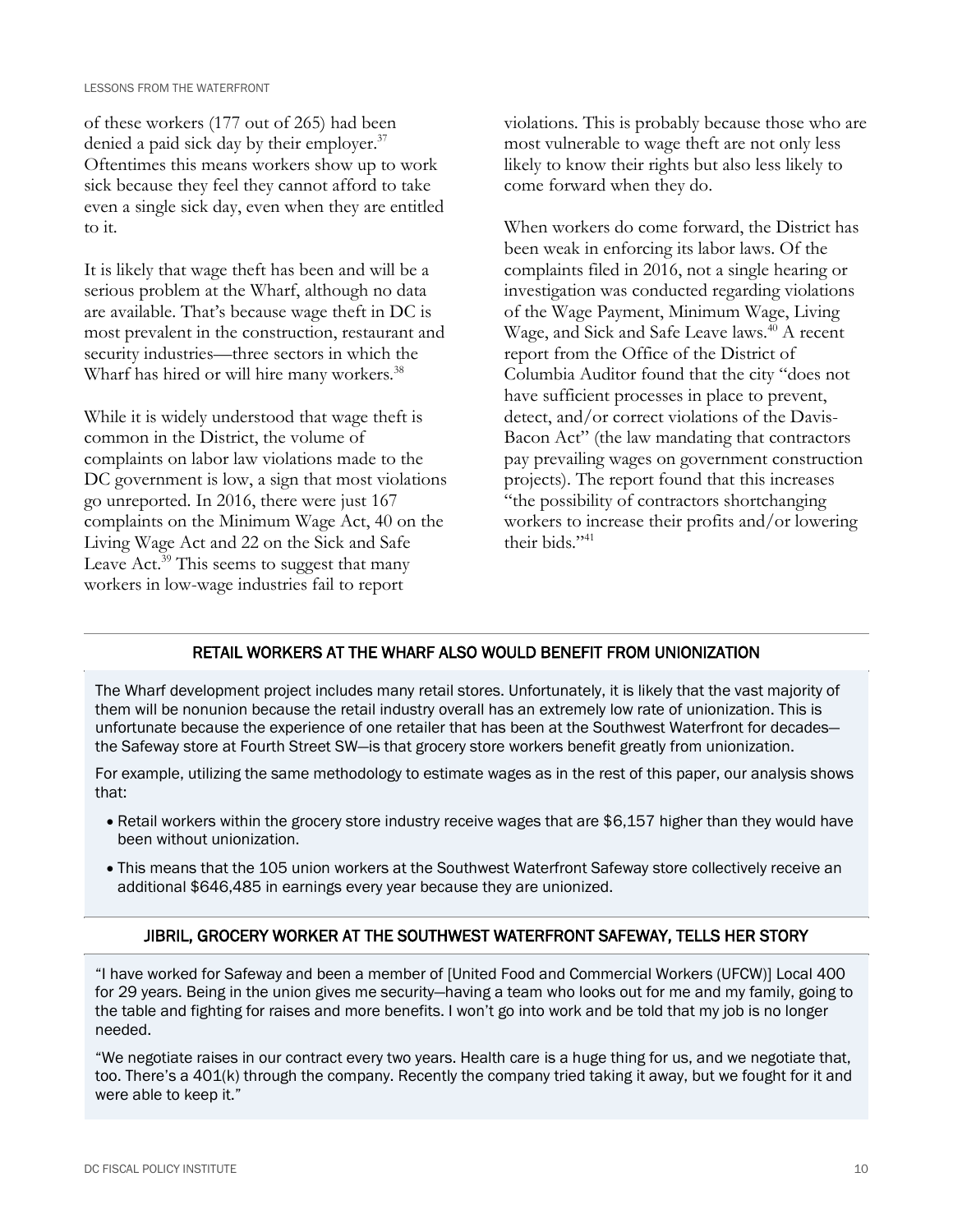One benefit of unionization is that it drastically reduces the incidence of wage theft. When workers have a union behind them, they have much stronger resources to file complaints with the employer and/or government enforcing agency. That is, unions provide workers with information about their workplace rights and procedures for remedy. They also facilitate actions such as limiting employer reprisals, correcting disinformation, aggregating multiple claims, providing resources to make a claim and negotiating solutions to disputes on behalf of workers.<sup>42</sup>

Higher rates of unionization at the Wharf could have substantially reduced incidents of wage theft, both in the construction phase and during the businesses' ongoing operations.

# Conclusion & Policy Implications

The District of Columbia government should do more to ensure that all economic development projects pursue high-road development so that District workers and residents experience the maximum benefits from these activities. Specifically, the District should:

- Ensure that any District-subsidized project is held to high job quality standards. This should include projects that receive direct subsidies, tax abatements or special zoning allowances. The District should ensure high-quality job standards through project labor agreements and labor peace agreements to protect the District's investments when possible. Alternatively, the District can include provisions that developers pay workers prevailing wages and require specific job quality standards such as strong benefits and/or access to quality training programs.
- Fully fund the Procurement Integrity, Transparency, and Accountability Amendment Act of 2016, which was passed in 2016 but not implemented because of lack of funding. This law requires that city contracts above \$75 million have a PLA.
- Mandate that all projects seeking zoning law variances, including planned unit developments, are subject to high-quality labor standards, as well as robust affordable housing provisions.
- Mandate more targeted local hiring for new workers on these projects and provide opportunities for workers to enroll in union apprenticeship programs. For example, a recent Los Angeles ordinance requires that 30 percent of construction workers be LA residents and that 10 percent live within a 5 mile radius of the project. The ordinance also requires that at least 60 percent of the construction workforce have graduated from a recognized union apprenticeship training program or have an equal number of hours of on-the-job experience.<sup>43</sup>

In addition, the District should provide more transparency in reporting what it is investing in these projects and better enforce its mandated contract provisions. Specifically, the District should:

- Create a publicly available and downloadable online database of all economic development subsidies and their details.
- Report projected and actual number of jobs created for each economic development project, associated wages and the share of jobs filled by DC residents.
- Add provisions to economic development deals to require recapture of subsidies when deals fail to meet predetermined standards.

By holding development projects to these standards, the District can boost the local economy in a way that benefits not only the developers and business owners but also the dayto-day workers who make these projects successful.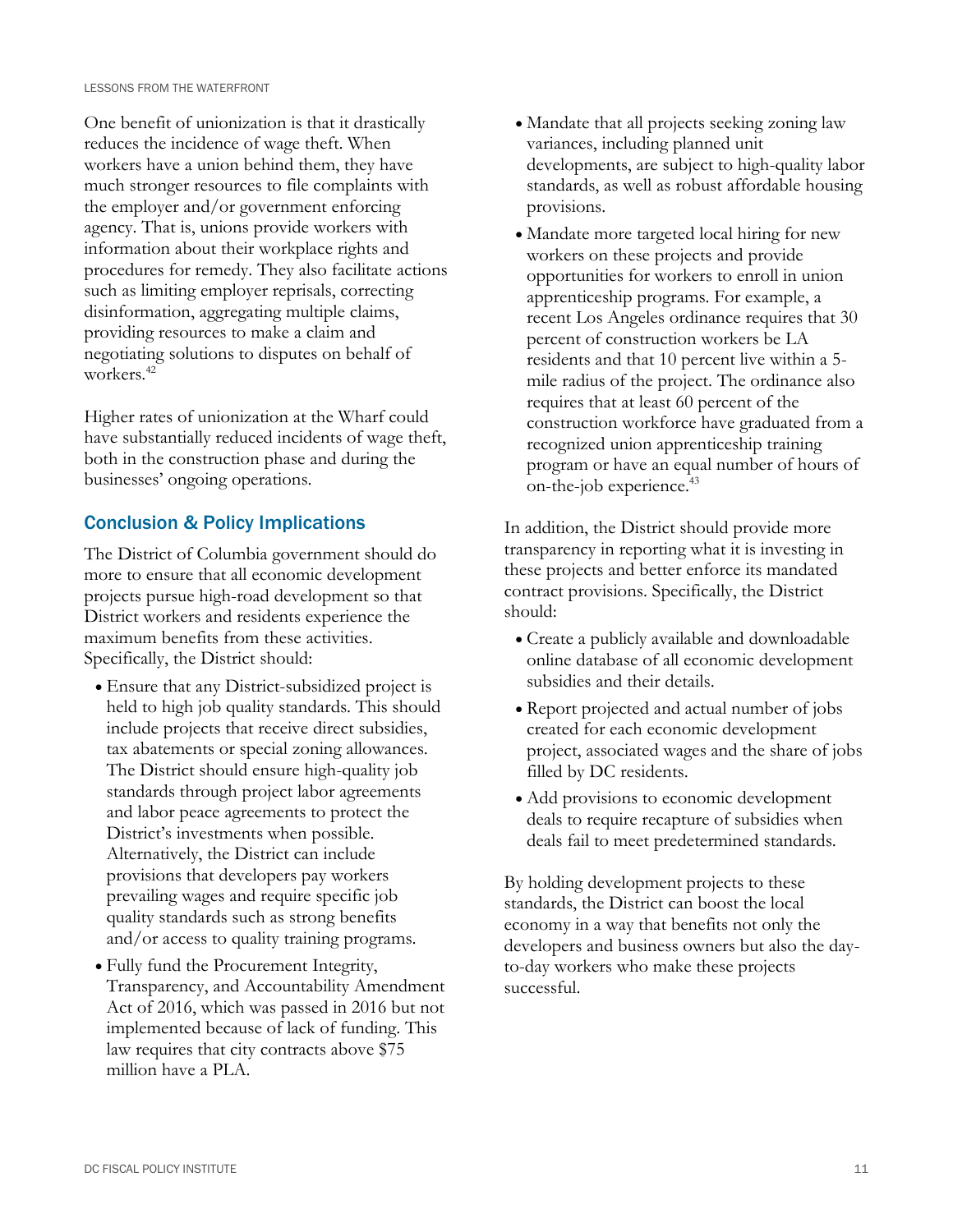# Technical Appendix

#### TABLE A1.

# DMPED's "Expenditures on Contracts" Related to the Wharf Fiscal Years 2010-2012

| <b>Fiscal Year</b> | Recipient                           | Amount      |  |
|--------------------|-------------------------------------|-------------|--|
| 2010               | Hoffman - Struever Waterfront       | \$504,587   |  |
| 2010               | Moffatt & Nichols                   | \$85,280    |  |
| 2011               | B&K Rentals and Sales Co. Inc.      | \$224,560   |  |
| 2011               | Compass Solutions LLC               | \$158,788   |  |
| 2011               | Double Six RE Services LLC          | \$895,000   |  |
| 2011               | <b>EMH</b> Environmental Inc.       | \$148,220   |  |
| 2011               | <b>HNTB District of Columbia PC</b> | \$378,261   |  |
| 2011               | Hoffman - Struever Waterfront       | \$316,247   |  |
| 2011               | <b>JDJ</b> Investments LLC          | \$999,990   |  |
| 2011               | Milan Grace PLLC                    | \$211,016   |  |
| 2011               | PN Hoffman & Assoc.                 | \$132,705   |  |
| 2012               | Hoffman - Struever Waterfront       | \$93,934    |  |
| Total              |                                     | \$4,148,588 |  |

# Comparison of Union and Nonunion Construction Wages by Occupational Title

To get a sense of the range of union wages and benefits, we compiled collective bargaining agreements from various local construction trade unions in the Washington, DC, area. We looked at the wage and benefit rates as of June 2017 and compared these with self-reported wage rates for nonunion workers in similar titles.<sup>44</sup>

For comparison, we checked these union and nonunion titles and associated wages against comparable titles and wages in the Occupational Employment Statistics data set from the Bureau of Labor Statistics, for workers in both the nonresidential construction and residential construction industries. Because the BLS data include both union and nonunion workers, we would expect the BLS wage to be somewhat higher than the nonunion wage but substantially lower than the union wage. Indeed, across each job title presented in the chart, this was what we found.

### *Estimation of Union and Nonunion Earnings by Industry and Occupation*

The goal of this calculation is to estimate what average annual earnings for workers at the Wharf would be if none of them were represented by unions and what average earnings would be if as many workers as possible were represented. To do this, we adopt the methodology conducted by the Maryland Center on Economic Policy in its report "Taking the High Road in Prince George's County: The Role of Worker Representation in Economic Development Strategies."<sup>45</sup>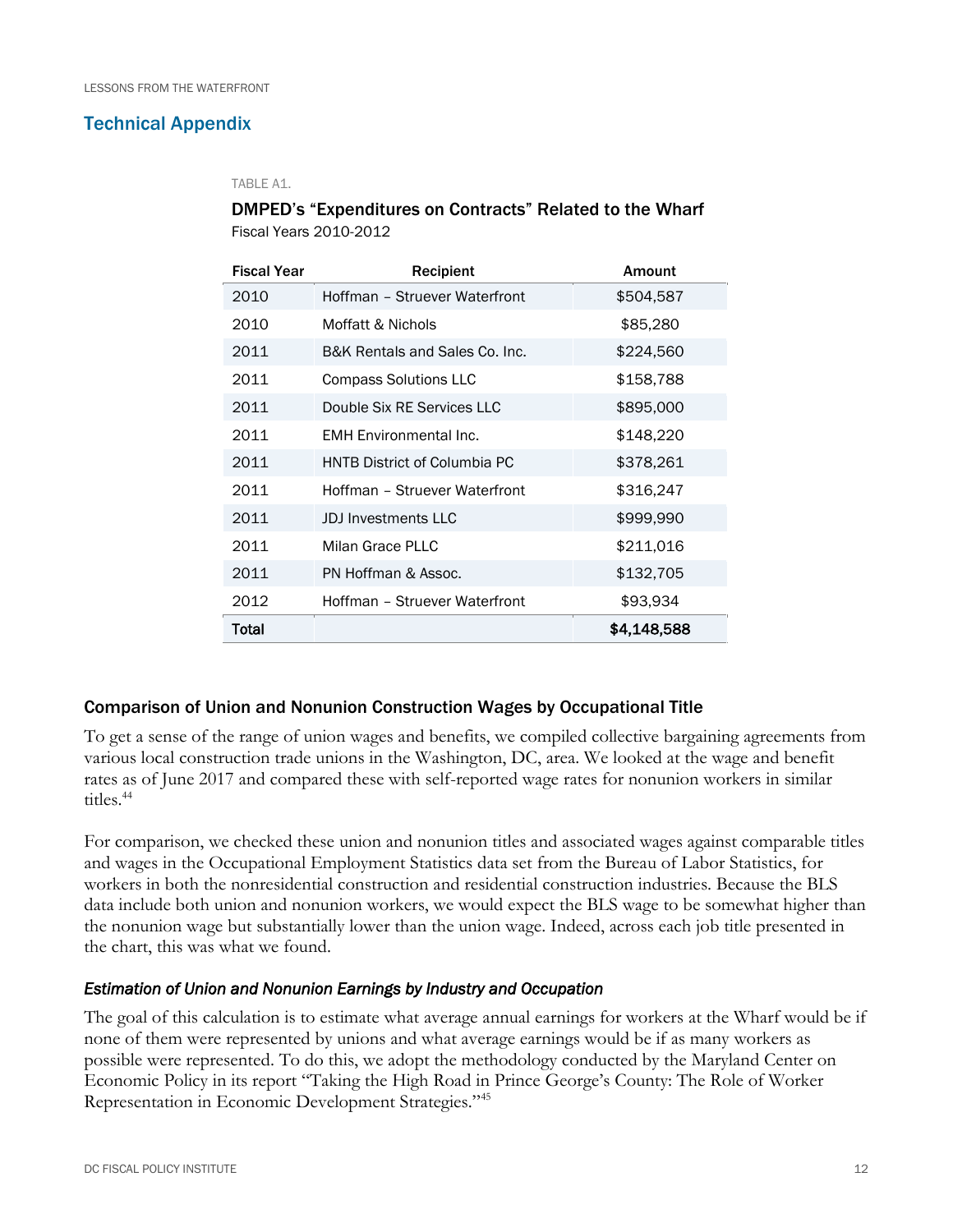This estimation uses Occupational Employment Statistics (OES) and the Union Members Summary (UMS) from the Bureau of Labor Statistics (BLS), in addition to regional price parities from the Bureau of Economic Analysis.

The OES provides industrywide averages of wages, but simply using these is likely to be inaccurate. The industrywide average wage is a combination of union wages and nonunion wages. Because some workers in this industry are represented by unions and some are not, the OES wage is likely to be higher than the true average nonunion wage, meaning that any estimated union wage based on this number will be too high as well.

The UMS provides weekly wages of union and nonunion workers by broad industry and occupation. We can break down the union wage effect of a particular industry by applying the UMS union wage effect to the wages of each individual occupation within the industry. For each occupation within the traveler accommodation industry, for example, we solve the following equation for  $E_{i0N}$ :

$$
E_{io} = p_o G_o E_{ioN} + (1 - p_o) E_{ioN}
$$

In this equation,  $E_{io}$  is the annual average wage for the specific industry and occupation being considered.  $p_o$ is the occupation-specific share of workers who have union representation, and  $G_0$  is the occupationspecific union wage gap.<sup>46</sup>  $E<sub>i</sub>$ <sub>0N</sub>, the variable to be estimated, is the industry- and occupation-specific average annual nonunion wage.

The next step is to build up the industrywide nonunion annual average wage by taking into account the nonunion wages by occupation, from the step above, for all of the occupations found in a particular industry, using the following equation:

$$
E_{iN}=S_{i1}E_{i1N}+S_{i2}E_{i2N}+\cdots+S_{ik}Ei_{kN}
$$

This equation is in effect an average of the occupational wages, weighted by the significance of that occupation within the industry. In this equation,  $E_N$  is the industrywide average annual nonunion wage.  $E_{i1N}$ is the industry- and occupation-specific average annual nonunion wage for Occupation 1, and  $S_{i1}$  is the occupation-specific employment share for Occupation 1 in the industry under consideration.  $E_{i2N}$  and  $S_{i2}$  are the same for Occupation 2, and so on. k is the number of occupations in the industry. The average annual nonunion wage for each occupation is multiplied by the occupation's employment share within the industry and summed to calculate the industrywide average nonunion wage.

Calculating the industrywide average union wage is slightly more complex because only workers in nonmanagerial, nonsupervisory occupations are expected to see wage gains from unionization. Thus, the industrywide average union wage is calculated by multiplying each occupation's employment share by its average wage, but for some occupations this is a union wage while for others it is a nonunion wage. For each union title, we use the previously cited union wage premium of 23.2 percent.<sup>47</sup>

While more accurate than the BLS averages alone, this approach still needs two adjustments. First, we must adjust for the fact that unionization rates for a given occupation can vary from industry to industry. Second, the OES and UMS data are nationwide, so we must make an adjustment to account for geographic variation in wages.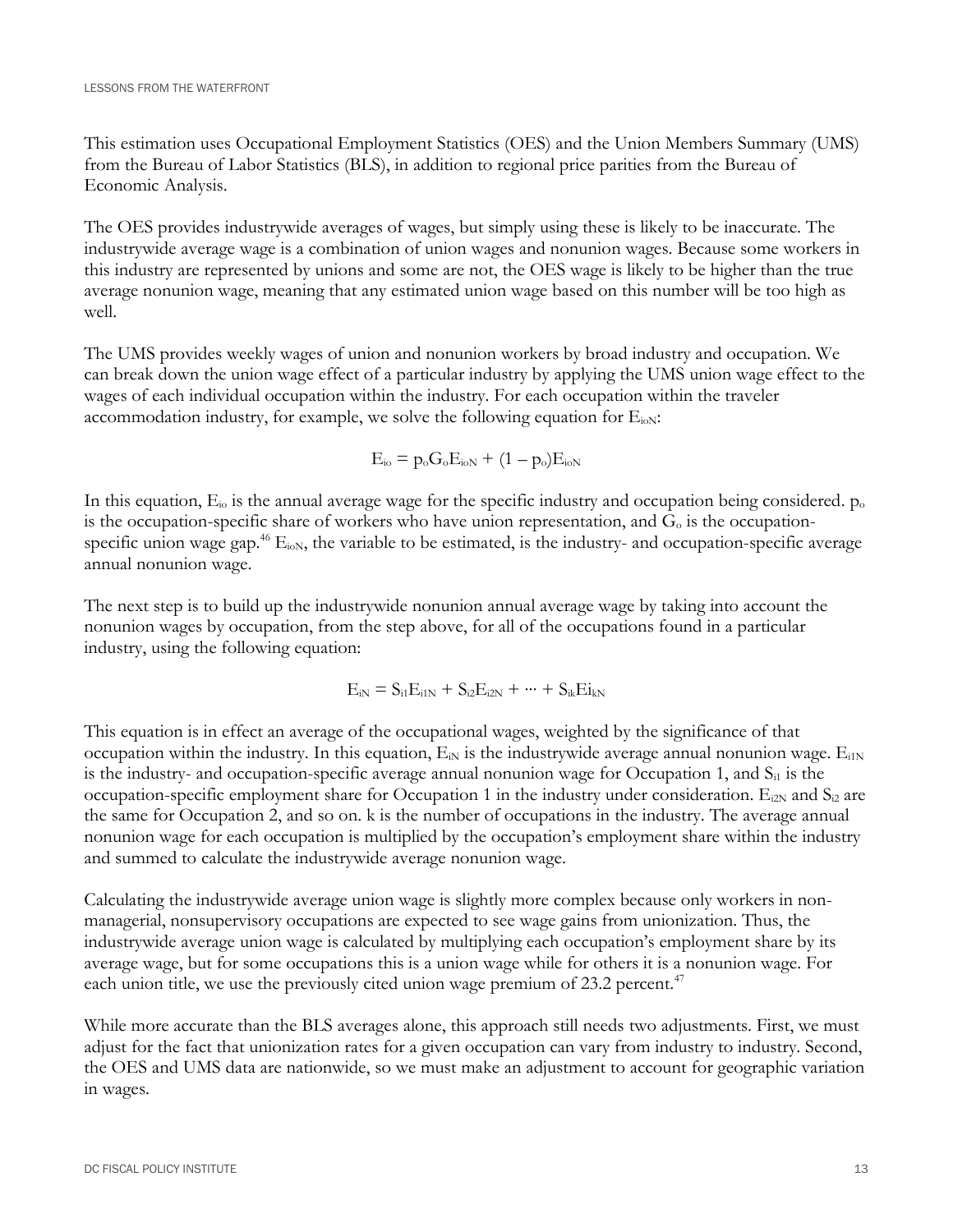# *Industry Union Adjustment*

Workers in the same occupation but different industries may be unionized at different rates or may see different-sized gains in wages from unionization. This means that using occupation-wide data to estimate nonunion wages may yield inaccurate results. In other words, because the UMS provides only very highlevel occupation data, these data could hide significant variation within broad occupation groups.

Similarly, workers in the same occupational group but different industries may see different gains in wages from unionization. A union in a heavily unionized industry may have more power to set wages than one representing similar workers in a less heavily unionized industry. As a result, the gap between union wages and nonunion wages may be different for workers in different industries, even if they all have the same occupation.

We cannot correct for all of these factors, but we partially correct for this problem by adjusting the occupational unionization levels and union wage gaps using the UMS industry-level data.<sup>48</sup>

### *Geographic Wage Adjustment*

 $\overline{a}$ 

All calculations so far have been based on nationwide data, even though prices and wages differ significantly throughout the United States. Because the District of Columbia has higher prices and wages than many other parts of the country, nationwide data are likely to understate wages for workers in this area. To account for this, all wages were adjusted upward using the regional price parity for Washington, DC, published by the Bureau of Economic Analysis.<sup>49</sup>

<sup>6</sup> The Wharf Investor Handout Fall 2015.

<sup>1</sup> Chaz Rotenberg and Ilana Boivie, "Economic Powerhouse: DC Is Growing Faster Than the Region," DC Fiscal Policy Institute, May 25, 2017, [https://www.dcfpi.org/all/economic-powerhouse-dc-growing-faster-region.](https://www.dcfpi.org/all/economic-powerhouse-dc-growing-faster-region)

<sup>2</sup> Wes Rivers, "High and Wide: Income Inequality Gap in the District One of the Biggest in the US," DC Fiscal Policy Institute, March 13, 2014, [https://www.dcfpi.org/wp-content/uploads/2014/03/3-13-14-Income-Inequality-in-DC.pdf.](https://www.dcfpi.org/wp-content/uploads/2014/03/3-13-14-Income-Inequality-in-DC.pdf)

<sup>3</sup> Claire Zippel, "DC Has More to Do to Ensure Residents of Color Can Access Growing Prosperity, Census Data Show," DC Fiscal Policy Institute, September 15, 2017, [https://www.dcfpi.org/all/dc-ensure-residents-color-can-access-growing-prosperity](https://www.dcfpi.org/all/dc-ensure-residents-color-can-access-growing-prosperity-census-data-show)[census-data-show.](https://www.dcfpi.org/all/dc-ensure-residents-color-can-access-growing-prosperity-census-data-show)

<sup>4</sup> The Wharf Investor Handout Fall 2015.

<sup>5</sup> "InterContinental Washington DC – The Wharf Opening This October," Luxury Travel Advisor, June 20, 2017, accessed August 21, 2017[, http://www.luxurytraveladvisor.com/hotels/new-jpr-client-intercontinental-washington-d-c-wharf-opening](http://www.luxurytraveladvisor.com/hotels/new-jpr-client-intercontinental-washington-d-c-wharf-opening-october-2017)[october-2017.](http://www.luxurytraveladvisor.com/hotels/new-jpr-client-intercontinental-washington-d-c-wharf-opening-october-2017)

<sup>7</sup> Shaun Courtney, "Developer Nears Finish of First Phase of Wharf Project in Southwest DC," *The Washington Post*, February 26, 2017, [https://www.washingtonpost.com/business/economy/developer-nears-finish-of-first-phase-of-wharf-project-in-soutwest](https://www.washingtonpost.com/business/economy/developer-nears-finish-of-first-phase-of-wharf-project-in-soutwest-dc/2017/02/26/046a606a-f863-11e6-9845-576c69081518_story.html)[dc/2017/02/26/046a606a-f863-11e6-9845-576c69081518\\_story.html](https://www.washingtonpost.com/business/economy/developer-nears-finish-of-first-phase-of-wharf-project-in-soutwest-dc/2017/02/26/046a606a-f863-11e6-9845-576c69081518_story.html).

<sup>8</sup> The Wharf Investor Handout Fall 2015.

<sup>9</sup> The Wharf Investor Handout Fall 2015.

<sup>10</sup> Information on spending on The Wharf is unavailable prior to 2010, as Unified Economic Development Reports were not compiled and written prior to that year. Sources:

Unified Economic Development Reports from the OCFO, available at [https://cfo.dc.gov/node/230922.](https://cfo.dc.gov/node/230922)

Testimony of John Ross, senior adviser to the CFO for Economic Development Finance, available at [http://lims.dccouncil.us/Download/19016/B17-0591-CommitteeReport1.pdf.](http://lims.dccouncil.us/Download/19016/B17-0591-CommitteeReport1.pdf) 

<sup>11</sup> Detailed definitions of TIF and PILOT programs in the District of Columbia are available here: [https://cfo.dc.gov/sites/default/files/dc/sites/ocfo/publication/attachments/ocfo\\_tif\\_retail\\_tif\\_pilot\\_tafa.pdf.](https://cfo.dc.gov/sites/default/files/dc/sites/ocfo/publication/attachments/ocfo_tif_retail_tif_pilot_tafa.pdf)

<sup>&</sup>lt;sup>12</sup> Internal data supplied by the Office of the Chief Financial Officer, Office of Economic Development Finance.

<sup>13</sup> Internal data supplied by the Office of the Chief Financial Officer, Office of Economic Development Finance.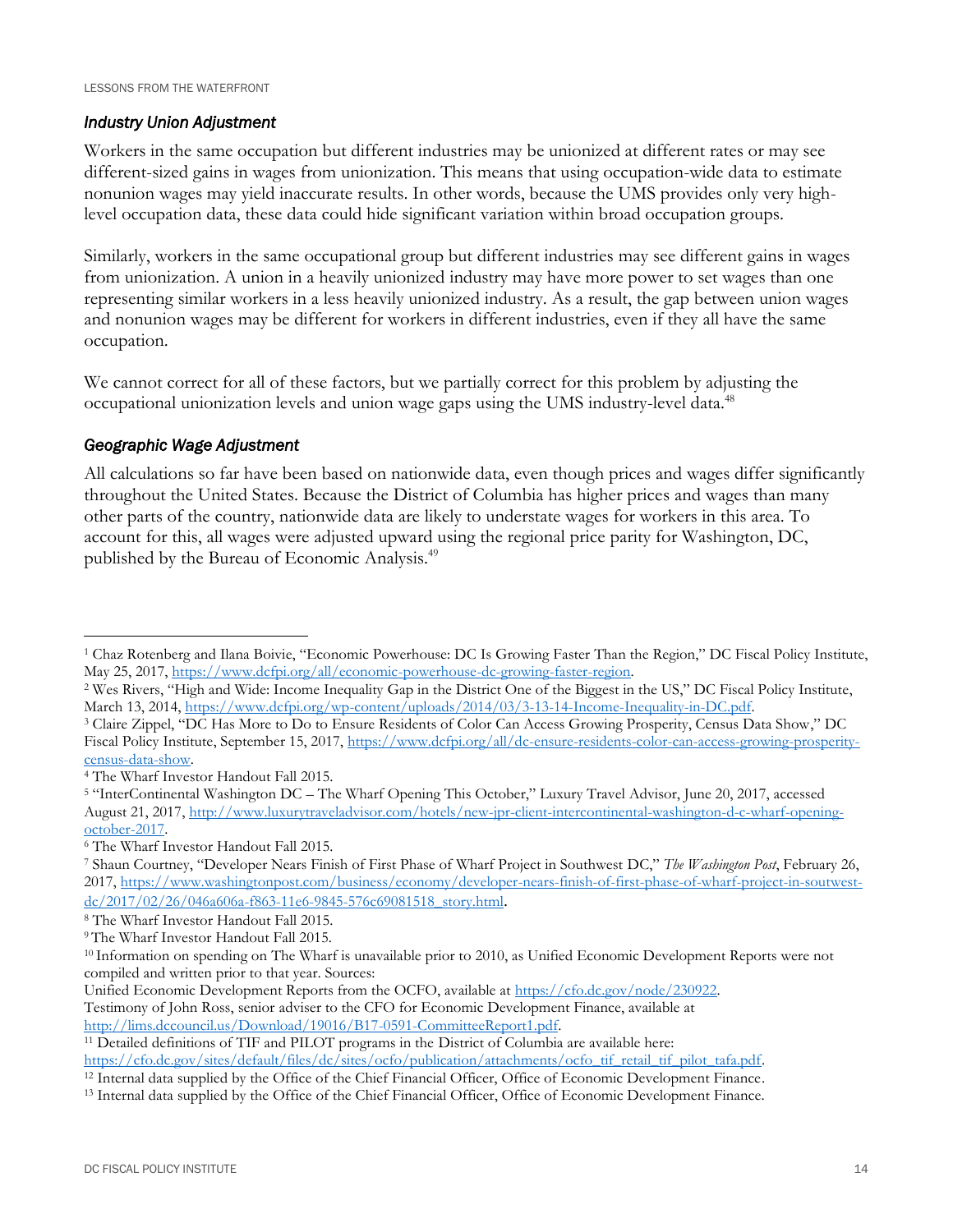$\overline{a}$ <sup>14</sup> District of Columbia Unified Economic Development Budget Report for Fiscal Year 2011, Office of the Chief Financial Officer, Office of Economic Development Finance, March 2012,

[https://cfo.dc.gov/sites/default/files/dc/sites/ocfo/publication/attachments/ocfo\\_FY11\\_Unified\\_Report\\_Main.pdf.](https://cfo.dc.gov/sites/default/files/dc/sites/ocfo/publication/attachments/ocfo_FY11_Unified_Report_Main.pdf)

According to the OCFO, expenditures on contracts is defined as "District expenditures on contracts related to economic development, such as construction, planning and asset management services provided by third parties, and may include both operating and capital budget dollars." Exact dollar amounts and recipients are listed in Technical Appendix Table A1, but no further information about these expenditures is currently available. When the issuing agency was asked for details on these contracts, it suggested filing a Freedom of Information Act request, which is still in process.

<sup>15</sup> Subsidy Primer: The effects of subsidies, Global Subsidies Initiative, [http://www.iisd.org/gsi/effects-subsidies.](http://www.iisd.org/gsi/effects-subsidies)

<sup>16</sup> Natwar M. Gandhi, "Fiscal Impact Statement: Southwest Waterfront Bond Financing Act of 2008," May 16, 2008.

<sup>17</sup> The Wharf (Southwest Waterfront) Phase 1, Office of the Deputy Mayor for Planning and Economic Development, [https://dmped.dc.gov/page/wharf-southwest-waterfront-phase-1.](https://dmped.dc.gov/page/wharf-southwest-waterfront-phase-1) It should be noted that a public lands law adopted in fall 2014 now requires that half of affordable units be set at 50 percent AMI, rather than 60 percent AMI.

<sup>18</sup> Jonathan O'Connell, "Southwest Waterfront, Already Washington's Biggest New Development, Will Double in Size," *The Washington Post*, May 17, 2017, [https://www.washingtonpost.com/news/digger/wp/2017/05/17/already-washingtons-biggest](https://www.washingtonpost.com/news/digger/wp/2017/05/17/already-washingtons-biggest-new-development-the-southwest-waterfront-will-double-in-size)[new-development-the-southwest-waterfront-will-double-in-size.](https://www.washingtonpost.com/news/digger/wp/2017/05/17/already-washingtons-biggest-new-development-the-southwest-waterfront-will-double-in-size) 

<sup>19</sup> Michael Leachman and Michael Mazerov, "State Personal Income Tax Cuts: Still a Poor Strategy for Economic Growth," Center on Budget and Policy Priorities, May 14, 2015, [http://www.cbpp.org/research/state-budget-and-tax/state-personal](http://www.cbpp.org/research/state-budget-and-tax/state-personal-income-tax-cuts-still-a-poor-strategy-for-economic)[income-tax-cuts-still-a-poor-strategy-for-economic.](http://www.cbpp.org/research/state-budget-and-tax/state-personal-income-tax-cuts-still-a-poor-strategy-for-economic)

Robert Tannenwald and Iris J. Lav, "The Zero-Sum Game: States Cannot Stimulate Their Economies by Cutting Taxes," Center on Budget and Policy Priorities, March 2, 2010[, http://www.cbpp.org/research/the-zero-sum-game-states-cannot-stimulate-their](http://www.cbpp.org/research/the-zero-sum-game-states-cannot-stimulate-their-economies-by-cutting-taxes)[economies-by-cutting-taxes.](http://www.cbpp.org/research/the-zero-sum-game-states-cannot-stimulate-their-economies-by-cutting-taxes)

Elise Gould and Will Kimball, "'Right-to-Work' States Still Have Lower Wages," Economic Policy Institute, April 22, 2015, [http://www.epi.org/publication/right-to-work-states-have-lower-wages.](http://www.epi.org/publication/right-to-work-states-have-lower-wages/)

<sup>20</sup> Bill Schweke, "A Progressive Economic Development Agenda for Shared Prosperity: Taking the High Road and Closing the Low," cfed, June 2006, [http://beta.accesstofinancialsecurity.org/sites/default/files/HighRoadEconomicDevelopment\\_CFED-](http://beta.accesstofinancialsecurity.org/sites/default/files/HighRoadEconomicDevelopment_CFED-1354525948.pdf)[1354525948.pdf.](http://beta.accesstofinancialsecurity.org/sites/default/files/HighRoadEconomicDevelopment_CFED-1354525948.pdf)

<sup>21</sup> Matthew Walters and Lawrence Mishel, "How Unions Help All Workers," Economic Policy Institute, August 26, 2003, [http://www.epi.org/publication/briefingpapers\\_bp143.](http://www.epi.org/publication/briefingpapers_bp143)

<sup>22</sup> Barry Hirsch and Edward Schumacher, "Unions, Wage, and Skills," Journal of Labor Economics, 2002, quoted in Matthew Walters and Lawrence Mishel, "How Unions Help All Workers," Economic Policy Institute, August 26, 2003, [http://www.epi.org/publication/briefingpapers\\_bp143.](http://www.epi.org/publication/briefingpapers_bp143)

<sup>23</sup> Governments generally can require developers to enter into construction project labor agreements and post-construction labor peace agreements when the government has a "proprietary interest" in a project. Examples of proprietary interests include capital budget expenditures to help finance project construction, special revenues such as gaming revenue generated by a casino or the investment of public resources such as loan guarantees and property tax abatements. Ordinary government interests in economic development—such as property tax revenue or job creation—are not proprietary interests.

<sup>24</sup> Examples include the Gallery Place redevelopment, the Walter E. Washington Convention Center, Nationals Stadium, St. Elizabeth's East Phase 1, the Lafayette Building, Portner Place, Frederick Douglass Memorial Bridge, Texas de Brazil Washington DC, the DC United Soccer Stadium and the Entertainment Sports Arena.

<sup>25</sup> Florence Jaumotte and Carolina Osorio Buitron, "Power from the People," Finance & Development, Vol. 52, No. 1, March 2015, [https://www.imf.org/external/pubs/ft/fandd/2015/03/pdf/jaumotte.pdf.](https://www.imf.org/external/pubs/ft/fandd/2015/03/pdf/jaumotte.pdf)

<sup>26</sup> Bryce Covert, "Fewer Labor Unions Means More Income Inequality," Think Progress, February 27, 2015,

[https://thinkprogress.org/fewer-labor-unions-means-more-income-inequality-26ba1ea919fd.](https://thinkprogress.org/fewer-labor-unions-means-more-income-inequality-26ba1ea919fd)

<sup>27</sup> Higher unionization is also commonly associated with "spillover effects," or the idea that nonunion wages can rise with increased union density. While unionization at the Wharf certainly could have had this effect on workers in the affected industries, because the proportion of the estimated number of workers at the Wharf to total employment in each industry in the DC area is relatively minimal, it is unclear whether unionization of the total number of workers employed at the Wharf would have increased nonunion wages in any significant way. We therefore do not attempt to calculate the spillover effect for the purposes of this analysis but do acknowledge that unionization could have had some small effect.

<sup>28</sup> For more details on these data sources, see the Technical Appendix.

<sup>29</sup> Cihan Bilginsoy, "Union Wage Gap in the U.S. Construction Sector: 1983–2007," Industrial Relations, Vol. 52, Issue 3, June 19, 2013, pp. 677-701.

<sup>30</sup> Living Wage Calculation for District of Columbia, Massachusetts Institute of Technology, [http://livingwage.mit.edu/counties/11001.](http://livingwage.mit.edu/counties/11001) 

Family Budget Fact Sheets: Family Budgets in Washington, DC, Economic Policy Institute, [http://www.epi.org/resources/budget/budget-factsheets/#/91.](http://www.epi.org/resources/budget/budget-factsheets/#/91)